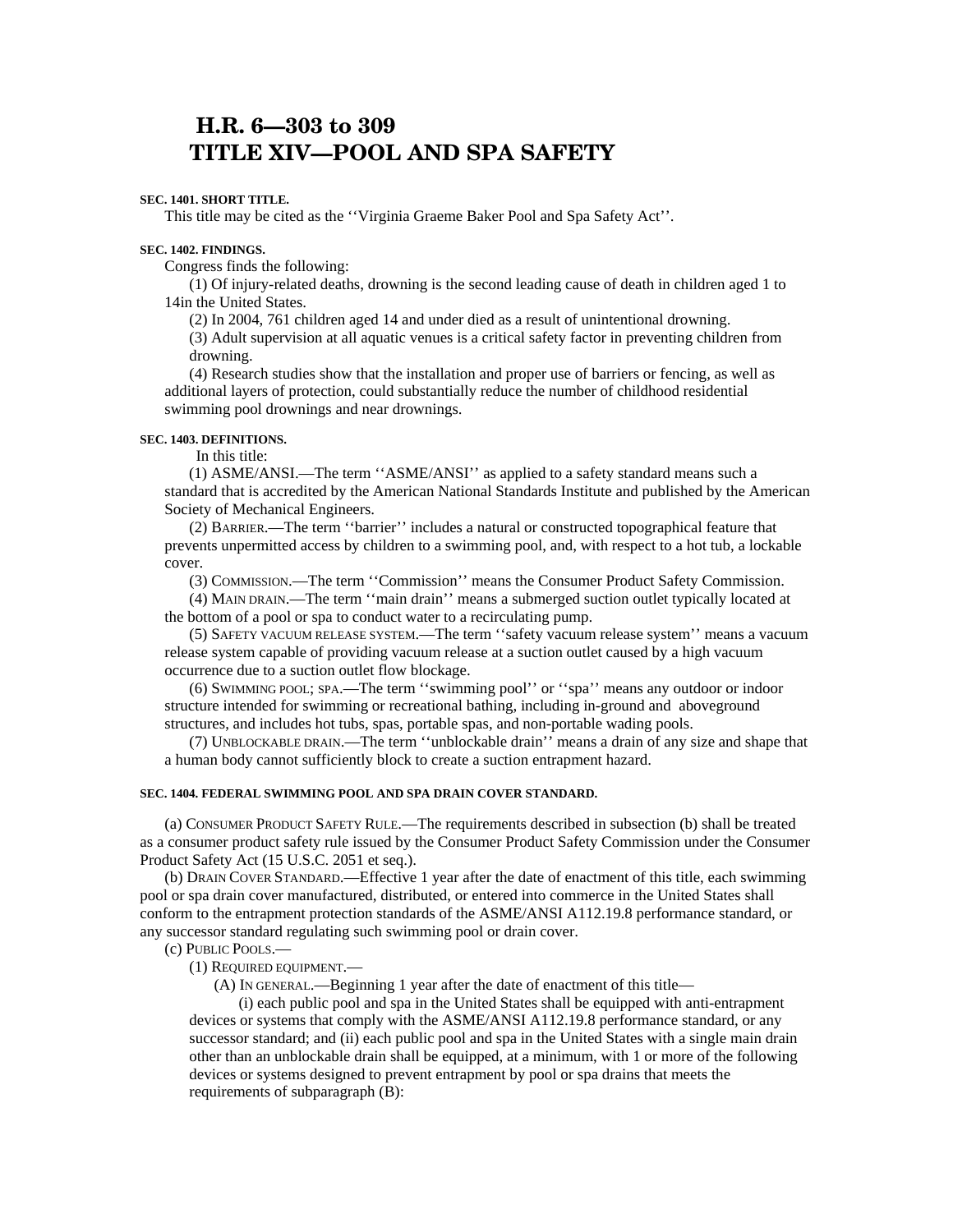(I) SAFETY VACUUM RELEASE SYSTEM.—A safety vacuum release system which ceases operation of H. R. 6—305 the pump, reverses the circulation flow, or otherwise provides a vacuum release at a suction outlet when a blockage is detected, that has been tested by an independent third party and found to conform to ASME/ANSI standard A112.19.17 or ASTM standard F2387.

 (II) SUCTION-LIMITING VENT SYSTEM.—A suction-limiting vent system with a tamper resistant atmospheric opening.

 (III) GRAVITY DRAINAGE SYSTEM.—A gravity drainage system that utilizes a collector tank.

(IV) AUTOMATIC PUMP SHUT-OFF SYSTEM.—An automatic pump shut-off system.

(V) DRAIN DISABLEMENT.—A device or system that disables the drain.

 (VI) OTHER SYSTEMS.—Any other system determined by the Commission to be equally effective as, or better than, the systems described in subclauses (I) through (V) of this clause at preventing or eliminating the risk of injury or death associated with pool drainage systems.

 (B) APPLICABLE STANDARDS.—Any device or system described in subparagraph (A)(ii) shall meet the requirements of any ASME/ANSI or ASTM performance standard if there is such a standard for such a device or system, or any applicable consumer product safety standard.

 (2) PUBLIC POOL AND SPA DEFINED.—In this subsection, the term ''public pool and spa'' means a swimming pool or spa that is—

(A) open to the public generally, whether for a fee or free of charge;

(B) open exclusively to—

(i) members of an organization and their guests;

 (ii) residents of a multi-unit apartment building, apartment complex, residential real estate development, or other multi-family residential area (other than a municipality, township, or other local government jurisdiction); or

(iii) patrons of a hotel or other public accommodations facility; or

 (C) operated by the Federal Government (or by a concessionaire on behalf of the Federal Government) for the benefit of members of the Armed Forces and their dependents or employees of any department or agency and their dependents.

 (3) ENFORCEMENT.—Violation of paragraph (1) shall be considered to be a violation of section 19(a)(1) of the Consumer Product Safety Act (15 U.S.C. 2068(a)(1)) and may also be enforced under section 17 of that Act (15 U.S.C. 2066).

## **SEC. 1405. STATE SWIMMING POOL SAFETY GRANT PROGRAM.**

 (a) IN GENERAL.—Subject to the availability of appropriations authorized by subsection (e), the Commission shall establish a grant program to provide assistance to eligible States.

(b) ELIGIBILITY.—To be eligible for a grant under the program, a State shall—

 (1) demonstrate to the satisfaction of the Commission that it has a State statute, or that, after the date of enactment of this title, it has enacted a statute, or amended an existing statute, and provides for the enforcement of, a law that—

(A) except as provided in section  $1406(a)(1)(A)(i)$ , applies to all swimming pools in the State; and

(B) meets the minimum State law requirements of section 1406; and

 (2) submit an application to the Commission at such time, in such form, and containing such additional information as the Commission may require.

 (c) AMOUNT OF GRANT.—The Commission shall determine the amount of a grant awarded under this title, and shall consider—

(1) the population and relative enforcement needs of each qualifying State; and

 (2) allocation of grant funds in a manner designed to provide the maximum benefit from the program in terms of protecting children from drowning or entrapment, and, in making that allocation, shall give priority to States that have not received a grant under this title in a preceding fiscal year. (d) USE OF GRANT FUNDS.—A State receiving a grant under this section shall use—

 (1) at least 50 percent of amounts made available to hire and train enforcement personnel for implementation and enforcement of standards under the State swimming pool and spa safety law; and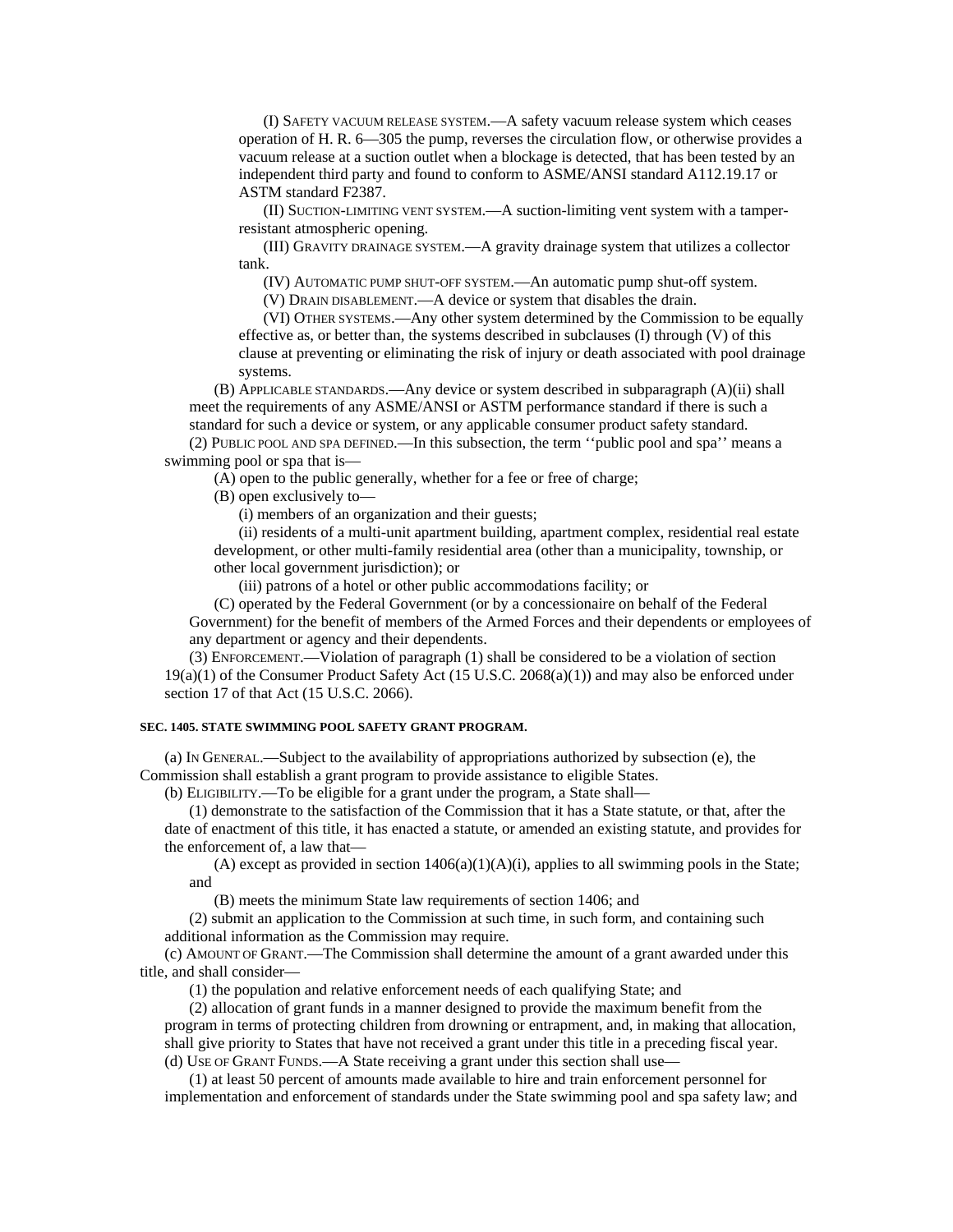(2) the remainder—

 (A) to educate pool construction and installation companies and pool service companies about the standards;

 (B) to educate pool owners, pool operators, and other members of the public about the standards under the swimming pool and spa safety law and about the prevention of drowning or entrapment of children using swimming pools and spas; and

 (C) to defray administrative costs associated with such training and education programs. (e) AUTHORIZATION OF APPROPRIATIONS.—There are authorized to be appropriated to the Commission for each of fiscal years 2009 and 2010 \$2,000,000 to carry out this section, such sums to remain available until expended. Any amounts appropriated pursuant to this subsection that remain unexpended and unobligated at the end of fiscal year 2010 shall be retained by the Commission and credited to the appropriations account that funds enforcement of the Consumer Product Safety Act.

#### **SEC. 1406. MINIMUM STATE LAW REQUIREMENTS.**

(a) IN GENERAL.—

 (1) SAFETY STANDARDS.—A State meets the minimum State law requirements of this section if— (A) the State requires by statute—

 (i) the enclosure of all outdoor residential pools and spas by barriers to entry that will effectively prevent small children from gaining unsupervised and unfettered access to the pool or spa;

 (ii) that all pools and spas be equipped with devices and systems designed to prevent entrapment by pool or spa drains;

 (iii) that pools and spas built more than 1 year after the date of the enactment of such statute have—

(I) more than 1 drain;

(II) 1 or more unblockable drains; or

(III) no main drain;

 (iv) every swimming pool and spa that has a main drain, other than an unblockable drain, be equipped with a drain cover that meets the consumer product safety standard established by section 1404; and

 (v) that periodic notification is provided to owners of residential swimming pools or spas about compliance with the entrapment protection standards of the ASME/ANSI A112.19.8 performance standard, or any successor standard; and

 (B) the State meets such additional State law requirements for pools and spas as the Commission may establish after public notice and a 30-day public comment period.

 (2) NO LIABILITY INFERENCE ASSOCIATED WITH STATE NOTIFICATION REQUIREMENT.—The minimum State law notification requirement under paragraph  $(1)(A)(v)$  shall not be construed to imply any liability on the part of a State related to that requirement.

(3) USE OF MINIMUM STATE LAW REQUIREMENTS.—The Commission—

 (A) shall use the minimum State law requirements under paragraph (1) solely for the purpose of determining the eligibility of a State for a grant under section 1405 of this Act; and

 (B) may not enforce any requirement under paragraph (1) except for the purpose of determining the eligibility of a State for a grant under section 1405 of this Act.

 (4) REQUIREMENTS TO REFLECT NATIONAL PERFORMANCE STANDARDS AND COMMISSION GUIDELINES.—In establishing minimum State law requirements under paragraph (1), the Commission shall—

 (A) consider current or revised national performance standards on pool and spa barrier protection and entrapment prevention; and

 (B) ensure that any such requirements are consistent with the guidelines contained in the Commission's publication 362, entitled ''Safety Barrier Guidelines for Home Pools'', the Commission's publication entitled ''Guidelines for Entrapment Hazards: Making Pools and Spas Safer'', and any other pool safety guidelines established by the Commission.

 (b) STANDARDS.—Nothing in this section prevents the Commission from promulgating standards regulating pool and spa safety or from relying on an applicable national performance standard.